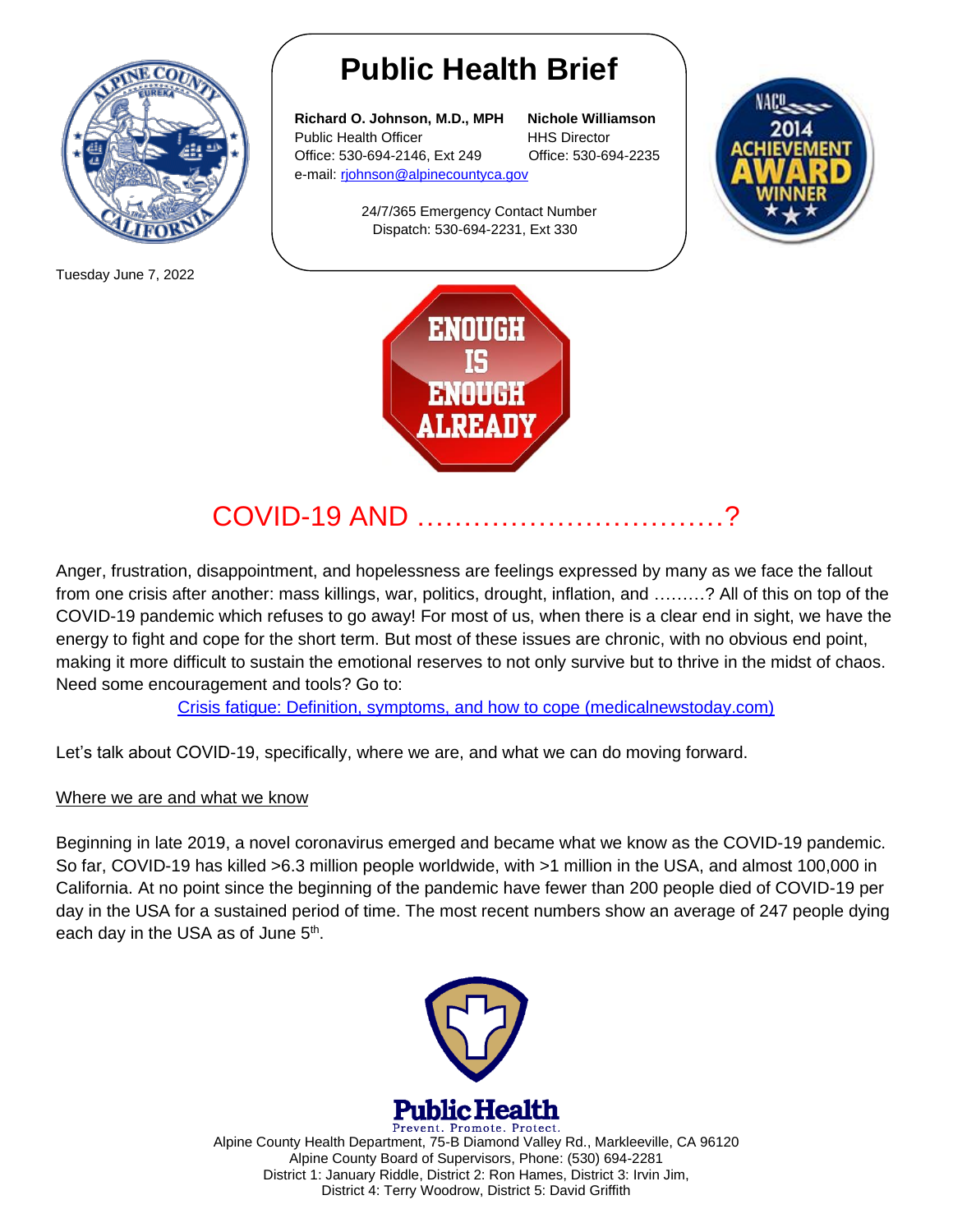The original strain of the coronavirus has been replaced by new strains which continue to evolve. Alpha was replaced by Delta and then Omicron. Now we are in a subvariant phase, with BA.1 being replaced by BA.2, and then BA.2.12.1. In March 2022, BA.4 and BA.5 surfaced in the USA and are expected to push out the older subvariants over the course of this summer.

While much of the population has some immunity from either previous infection or vaccination, with or without 1 or 2 booster doses, reinfection remains a real risk as immunity fades over time or newer, potentially more transmissible or virulent, variants emerge. BA.4/5 appear to cause little severe disease but are highly transmissible and [capable of immune escape,](https://r20.rs6.net/tn.jsp?f=001yZZKexxqQ4trSzmKaucnebxyUC9j-V_1LzYSSZgYpO_w2Ya5snUe1DiqYoRmyCQddO0ddp6anEz_snmjPgaNZRj5126JtXqNzuR5mLKHDiV_UsGlQ_KNbYdrl0SNbJOuare9o3E2sjFjm2uMyGSGHfXOVoImncf-tts37IqmLixwsWnrwZ1z-Os4maunPaM_4qSP4ljGDHQ=&c=o1PN_oSNZUHxbC-Fh5-pXiwQZIsY7jjmFR189Nl4-Vboz7_-765u4g==&ch=DDGZG9sJeMw5nwRDOGNmaqNuzgqaxuIFrkChc8SLcZxEDQRjOYX2GA==) so we likely can expect another wave of infection due to these subvariants. Notably, BA.4/5 [appear to be responsive to boosters,](https://r20.rs6.net/tn.jsp?f=001yZZKexxqQ4trSzmKaucnebxyUC9j-V_1LzYSSZgYpO_w2Ya5snUe1DiqYoRmyCQddhcTUMeKwmSYl3Ale682nU7qK6J411bFrTqg_Z5WvfjgyKqjnUdZZG7DAmnqi9ZcHfKl1FsSoQumC1iSYjRlXq-euR0u6uS_1k18FsFcDoBbXwAUznh-1Y0hmq9aXcTA&c=o1PN_oSNZUHxbC-Fh5-pXiwQZIsY7jjmFR189Nl4-Vboz7_-765u4g==&ch=DDGZG9sJeMw5nwRDOGNmaqNuzgqaxuIFrkChc8SLcZxEDQRjOYX2GA==) albeit with waning protection, as well as monoclonal antibodies and antivirals. However, unvaccinated individuals, even those with some immunity from infection with previous strains, are most at risk of severe COVID-19 outcomes.

Each time a new variant surfaces, the same questions need answers:

- How many people can become infected by exposure to a case? How much virus needs to be present to infect someone?
- Does the variant cause just the right amount of disease? If it causes too mild disease, infected people remain "out and about" and the virus quickly runs out of new people to infect. If it causes deaths quickly, those infected persons who have died can no longer transmit disease to others (unlike Ebola).
- What are the typical symptoms? If the virus settles in the lungs, then pneumonia and the need for oxygen and respiratory support develop. If the virus attaches to the more benign nasal passages, then the virus mimics the common cold or allergies.
- Can the virus be stealthy and evade testing, vaccinations, and therapeutics? How long does it survive in the air, and does it spread on large droplets or small particles? Can people shed virus without having any symptoms? How long is the incubation period where people can infect others without realizing they themselves are infected?

Fortunately, for the subvariants BA.2.12.1, and the newer BA.4 and BA.5, the incubation period is short, symptoms are generally mild, and serious disease is rare but possible, especially in the unvaccinated, those with underlying medical conditions, and older folks. The bottom line is that BA.4 and BA.5 are highly transmissible, cause little severe disease, and are responsive to boosters (although protection wanes), monoclonal antibodies, and antivirals. Good news!

We have been blessed with the development and availability of excellent vaccines supported by Operation Warp Speed. Worldwide, >11 billion doses of COVID-19 vaccine have been given, with an excellent safety record. Even with the development of newer variants, persons who have received booster doses were significantly less likely to develop COVID-19 infection. Current vaccines remain an effective means of protection, even if protection wanes over time.



Prevent. Promote. Protect. Alpine County Health Department, 75-B Diamond Valley Rd., Markleeville, CA 96120 Alpine County Board of Supervisors, Phone: (530) 694-2281 District 1: January Riddle, District 2: Ron Hames, District 3: Irvin Jim, District 4: Terry Woodrow, District 5: David Griffith